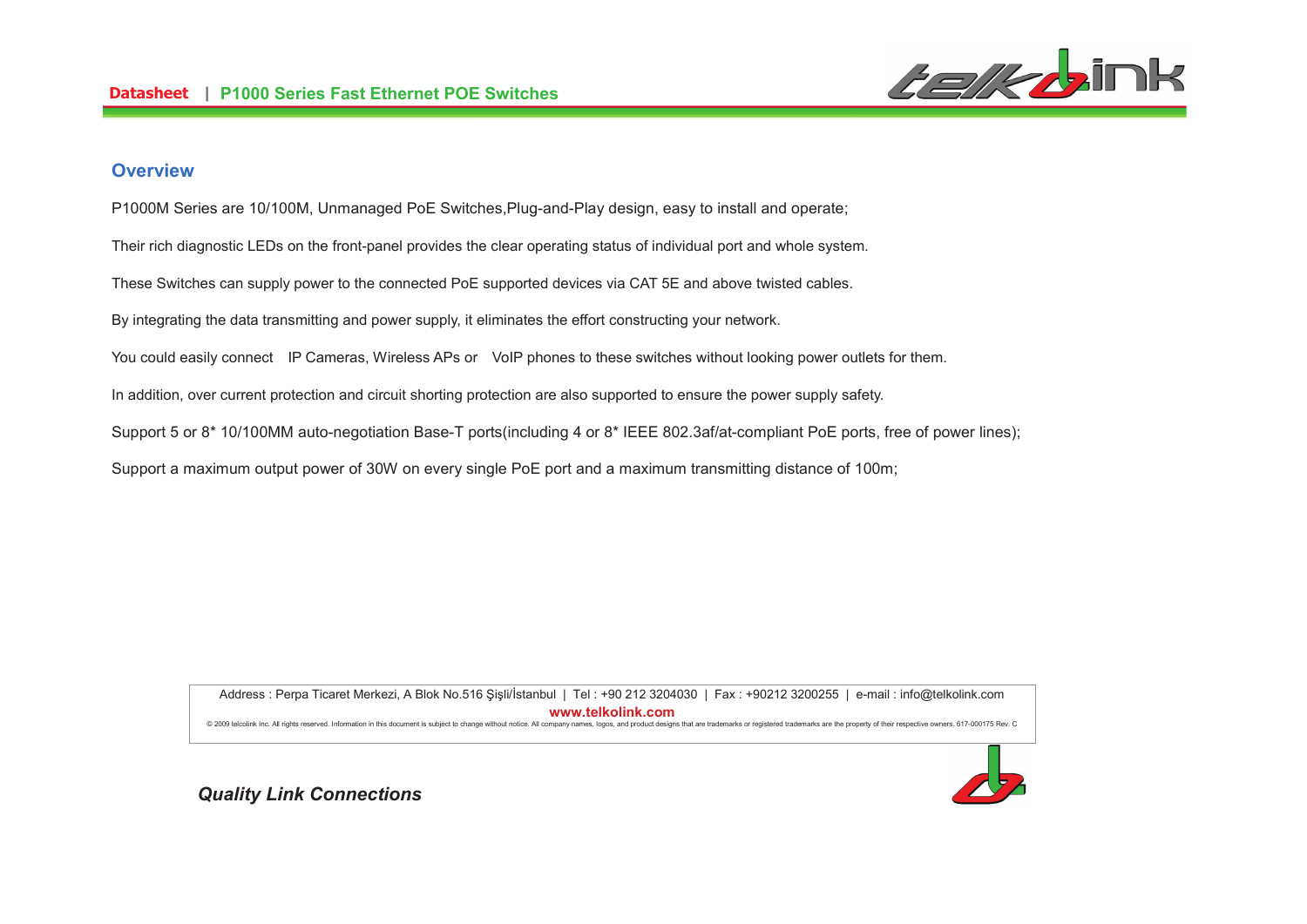

### **Hardware Features**

| $0 - 2 - 4 - 4 - 4$<br>TG-NET | P1005-4PoE-45W                   | .<br>TG-NET | P1005-4PoE-65W                             |
|-------------------------------|----------------------------------|-------------|--------------------------------------------|
|                               | 4*10/100M PoE ports;             |             | 4*10/100M PoE ports;                       |
|                               | 1*10/100M ports;                 |             | 1*10/100M ports;                           |
|                               | IEEE 802.3af/at-compliant;       |             | IEEE 802.3af/at-compliant;                 |
|                               | Total output power: 45W;         |             | Total output power: 65W;                   |
| TG-NET<br><u>öövvuose</u>     | P1008-4PoE-65W                   |             | P1008-8PoE-150W                            |
|                               | 4*10/100M PoE ports;             |             | 8*10/100M PoE ports;                       |
|                               | 4*10/100M ports;                 |             |                                            |
|                               | IEEE 802.3af/at-compliant; Total | TG-NET<br>- | IEEE 802.3af/at-compliant;<br>Total output |
|                               | output power: 65W;               |             | power: 150W;                               |

## **Characteristics**

- n **P1005-4PoE-45W**:Max output power: 45W, supports at most 2\* 802.3af-compliant powered devices(single port output power: 15.4W) or 1\*802.3at-compliant powered devices(single port output power:30W);
- n **P1005-4PoE-65W**:Max output power: 65W, supports at most 4\* 802.3af-compliant powered devices(single port output power: 15.4W) or 2\*802.3at-compliant powered devices(single port output power:30W);
- n **P1008-4PoE-65W**:Max output power: 65W, supports at most 4\* 802.3af-compliant powered devices(single port output power: 15.4W) or 2\*802.3at-compliant powered devices(single port output power:30W);
- n **P1008-8PoE-150W**:Max output power: 150W, supports at most 8\* 802.3af-compliant powered devices(single port output power: 15.4W) or 4\*802.3at-compliant powered devices(single port output power:30W);
- nCompatible with both IEEE802.3at(30W) and IEEE802.3af(15.4W), can supply power to PDs under these two standards;
- nTransmitting electrical power together with data through a single network cable, free of power lines;

Address : Perpa Ticaret Merkezi, A Blok No.516 Şişli/İstanbul | Tel : +90 212 3204030 | Fax : +90212 3200255 | e-mail : info@telkolink.com **%%%&-&'**@ 2009 telcolink Inc. All rights reserved. Information in this document is subject to change without notice. All company names, logos, and product designs that are trademarks or registered trademarks are the property of th



**Quality Link Connections**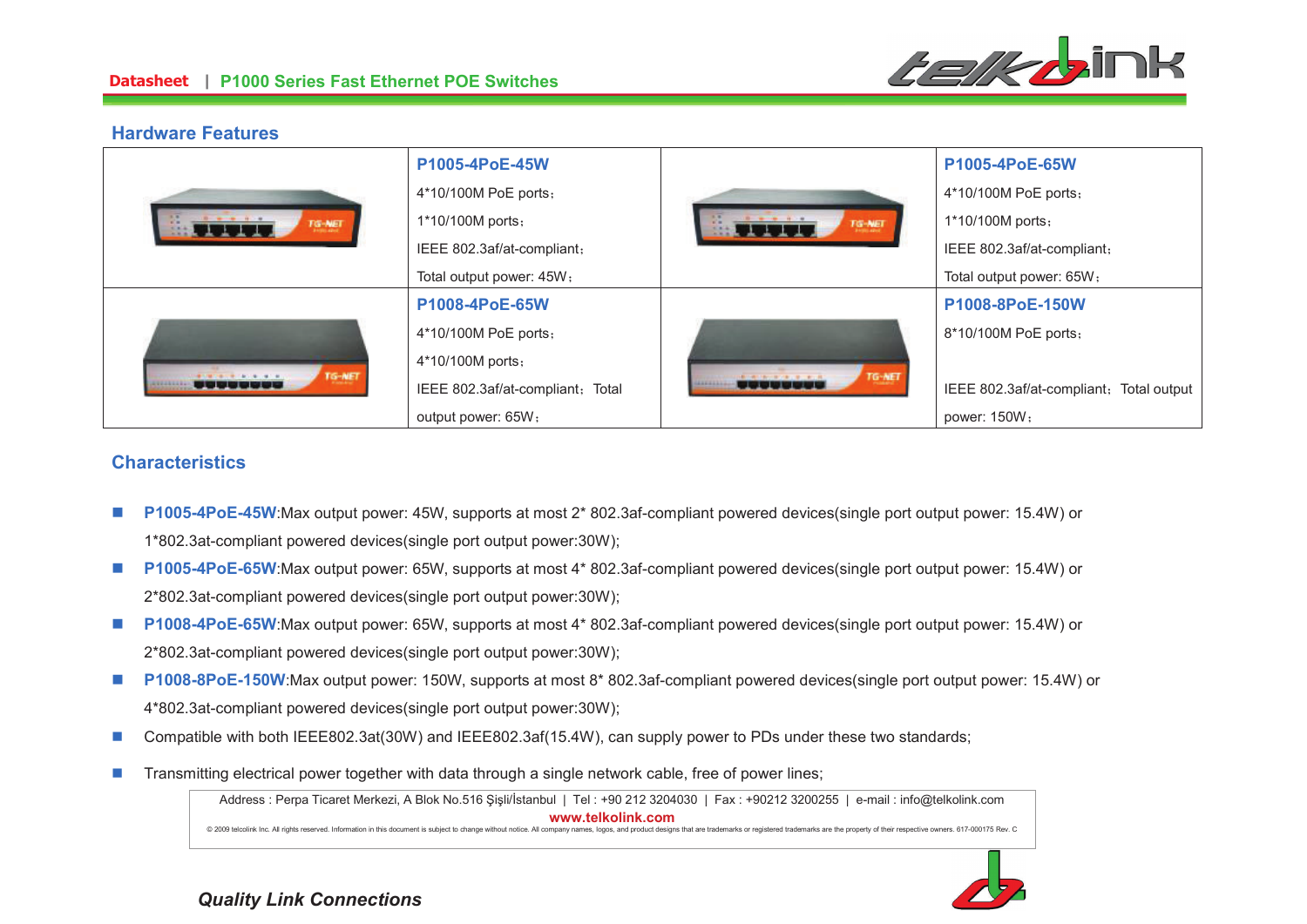#### **-- P1000 Series Fast Ethernet POE Switches**



- nAutomatically detect and supply power to IEEE802.3at and IEEE 802.3af compliant powered devices(PDs);
- n Advanced SAFC function, only supply power to IEEE 802.3af/at compliant PDs, no worry about damaging other private standard PoE devices or devices without PoE function;
- nSupport port power supply prioritization, guarantee the continuous power supply of key nodes;
- n Up to 100m network cable transmitting distance, support flexible network expansion without power line deployment concerns. Users can freely fix their wireless APs, IP cameras or other end devices on the wall or ceiling;
- nBuilt-in PSE power supply module, plug-and play design, easy to install;
- nHigh security performance defending against power surge;
- n Support short-circuit protection function, the switch will automatically start short-circuit function and cut off the power supply when there is high-current or other power failures, which can efficiently defend against device damage or network failures caused by line fault or wrong installation;
- n Energy-saving green design, support auto-switch to standby mode and auto-detect cable length. It will stay in standby mode and save the power when the port is disconnected , or provide a lower transmission power when the network cable is less than 10m;

Address : Perpa Ticaret Merkezi, A Blok No.516 Şişli/İstanbul | Tel : +90 212 3204030 | Fax : +90212 3200255 | e-mail : info@telkolink.com **%%%&-&'**© 2009 telcolink Inc. All rights reserved. Information in this document is subiect to change without notice. All company names, logos, and product designs that are trademarks or registered trademarks are the property of th

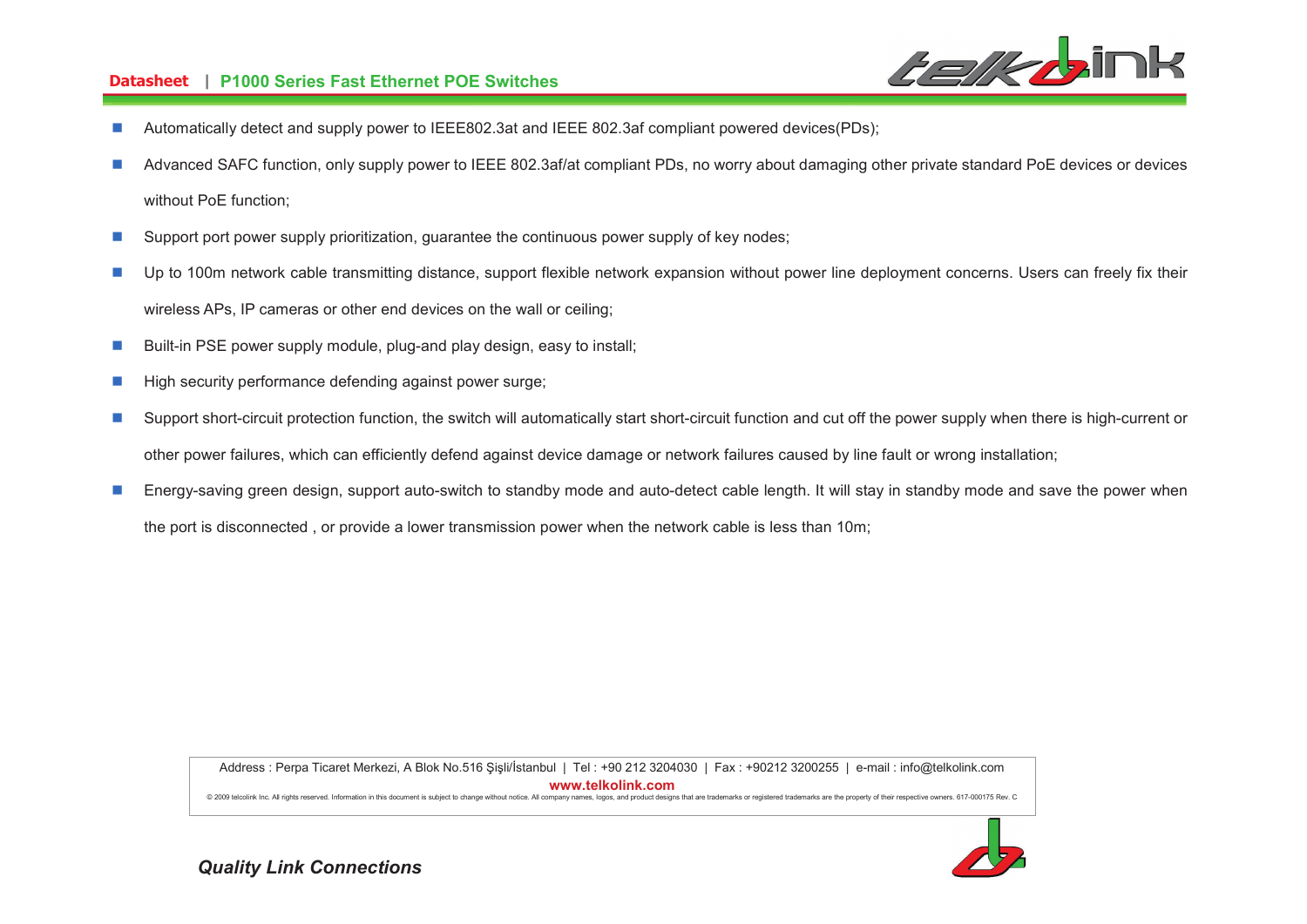

# **Product Specifications**

| <b>Item</b>                       | P1005-4POE-45W                                              | P1005-4POE-65W                | P1008-4POE-65W              | P1008-8POE-150W             |
|-----------------------------------|-------------------------------------------------------------|-------------------------------|-----------------------------|-----------------------------|
| <b>Fixed Ports</b>                | 4*10/100M PoE ports;                                        | 4*10/100M PoE ports;          | 4*10/100M PoE ports;        | 8 *10/100M PoE ports;       |
|                                   | 1*10/100M ports;                                            | 1*10/100M ports;              | 4*10/100M ports;            |                             |
| <b>Standards and Protocol</b>     | IEEE802.3af/at                                              |                               | IEEE802.3af/at              |                             |
| Maximum Output Power(single port) | 30W                                                         |                               | 30W                         |                             |
| <b>Total Output Power</b>         | 45W                                                         | 65W                           | 65W                         | <b>150W</b>                 |
| PoE Pin-out                       | $1/2(+)$ , $3/6(-)$ ; $4/5(+)$ , $7/8(-)$ for customization |                               |                             |                             |
| <b>Switching Capacity</b>         | $\geq 1$ Gps                                                |                               | $\geq 1.6$ Gbps             |                             |
| <b>Forward Mode</b>               | Full wire-speed storage and forwarding                      |                               |                             |                             |
|                                   | 10M: 14880pps/port                                          |                               |                             |                             |
| <b>Forwarding Rate</b>            | 100M: 148809pps/port                                        |                               |                             |                             |
| <b>Operation Temperature</b>      | $-20 \sim 50^{\circ}$ C                                     |                               |                             |                             |
| <b>Storage Temperature</b>        | $-40\neg 70^\circ C$                                        |                               |                             |                             |
| <b>Operation Humidity</b>         | $10\% \sim 90\%$ (non-condensing)                           |                               |                             |                             |
| <b>Storage Humidity</b>           | $5\% \sim 95\%$ (non-condensing)                            |                               |                             |                             |
| <b>Dimensions</b>                 | 180mm*122mm*37mm                                            |                               | 280mm*180mm*44mm            |                             |
| <b>Input Power Supply</b>         | AC: $90 \sim 264$ V/50 $\sim$                               | AC: $90^\sim 264$ V/50 $\sim$ | AC: $90 \sim 264 V/50 \sim$ | AC: $90 \sim 264 V/50 \sim$ |
|                                   | 60Hz/45W                                                    | 60Hz/65W                      | 60Hz/65W                    | 60Hz/150W                   |
| Weight                            | $<$ 1.5 $Kg$                                                |                               |                             |                             |
| <b>LED Indicator</b>              | Power, Link/Act, PoE Status                                 |                               |                             |                             |
| <b>Energy Saving</b>              | Comply with "EEE" Energy Efficient Ethernet                 |                               |                             |                             |
| <b>Standards and Protocols</b>    | IEEE 802.3af, Power Over Ethernet                           |                               |                             |                             |
|                                   | IEEE 802.3at, Power Over Ethernet Plus                      |                               |                             |                             |

Address : Perpa Ticaret Merkezi, A Blok No.516 Şişli/İstanbul | Tel : +90 212 3204030 | Fax : +90212 3200255 | e-mail : info@telkolink.com **%%%&-&'**

@ 2009 telcolink Inc. All rights reserved. Information in this document is subject to change without notice. All company names, logos, and product designs that are trademarks or registered trademarks are the property of th